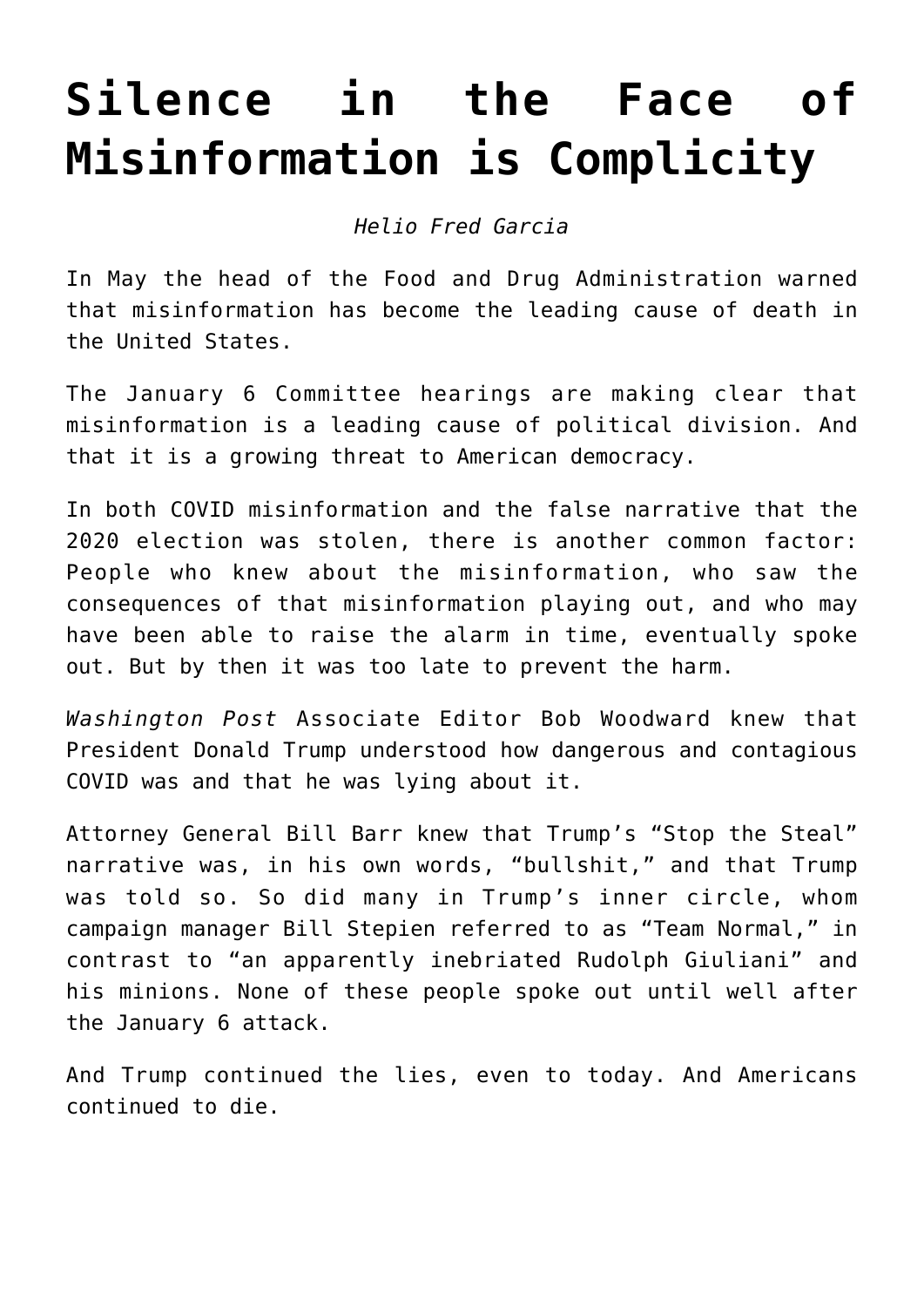## **Duty to Warn?**

This dynamic raises a moral, ethical, and civic question: When does a public official or public figure have a duty to warn? At what point should civic leaders, public officials, and even engaged citizens sound the alarm when leaders are behaving in ways that put lives and civic order at risk?



For example, on February 7, 2020, before a single American had died of COVID, Trump told *Washington Post* Associate Editor Bob Woodward that he knew that COVID is airborne, transmitted by breathing, and more deadly than the flu.

This was a turning point moment in the pandemic: a moment when a responsible president would share that news with the American people so that they could begin to understand the risks and take precautions. And a moment to begin a whole-ofgovernment public health response to address those very real risks. But Trump did not. Instead, he [lied](https://www.youtube.com/watch?v=TgZAazfHo7k) to the American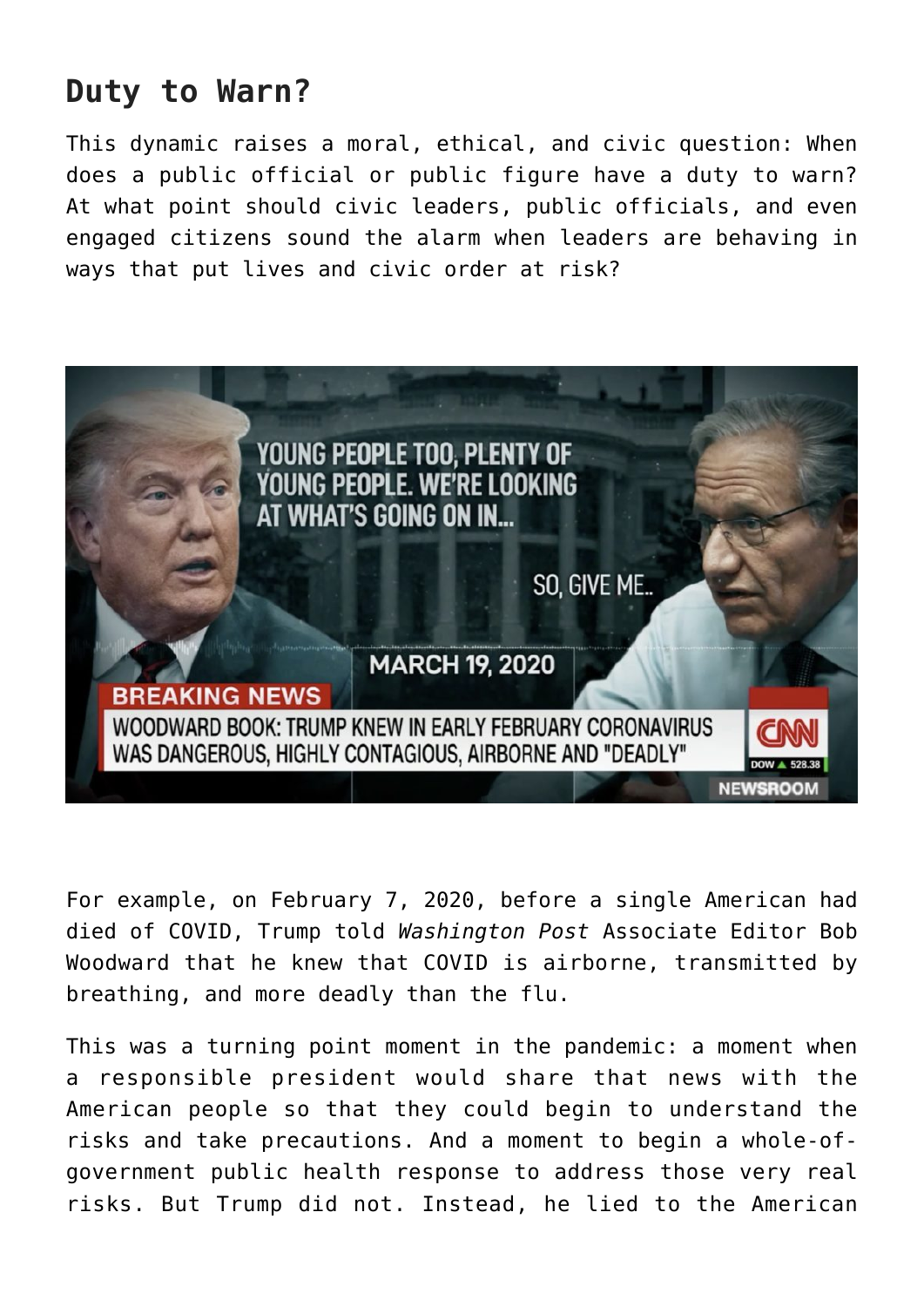people about what he and the government knew about the virus. And Americans started to die.

On March 19, 2020, when 265 Americans had died of [COVID](https://www.commpro.biz/what-the-pandemic-teaches-about-crisis-management-and-leadership/), Trump repeated to Woodward what he knew about the dangers of COVID, and added that even young people can get it. In addition, Trump told Woodward that he was intentionally playing down the risks. Trump continued to lie to the American people, and Americans continued to die.

Trump's firehose of COVID misinformation in the spring and summer of 2020 had at least two effects. First, Trump failed to emphasize the need to take basic public health measures, such as masking, distancing, testing, and contact tracing. Instead, he focused on miracle cures, on discrediting science and scientists, and on disparaging those who challenged him. Second, many of his followers and others believed the misinformation and acted on it, including failure to trust science and scientists. Their belief in the misinformation has persisted well beyond Trump's presidency to include refusal to get vaccinated or to wear masks.

The World Health Organization has long [warned](https://www.who.int/news/item/23-09-2020-managing-the-covid-19-infodemic-promoting-healthy-behaviours-and-mitigating-the-harm-from-misinformation-and-disinformation) about the dangers of misinformation:

"Misinformation costs lives… Misinformation can circulate and be absorbed very quickly, changing people's behavior, and potentially leading them to take greater risks. All this makes the pandemic much more severe, harming more people and jeopardizing the reach and sustainability of the global health system."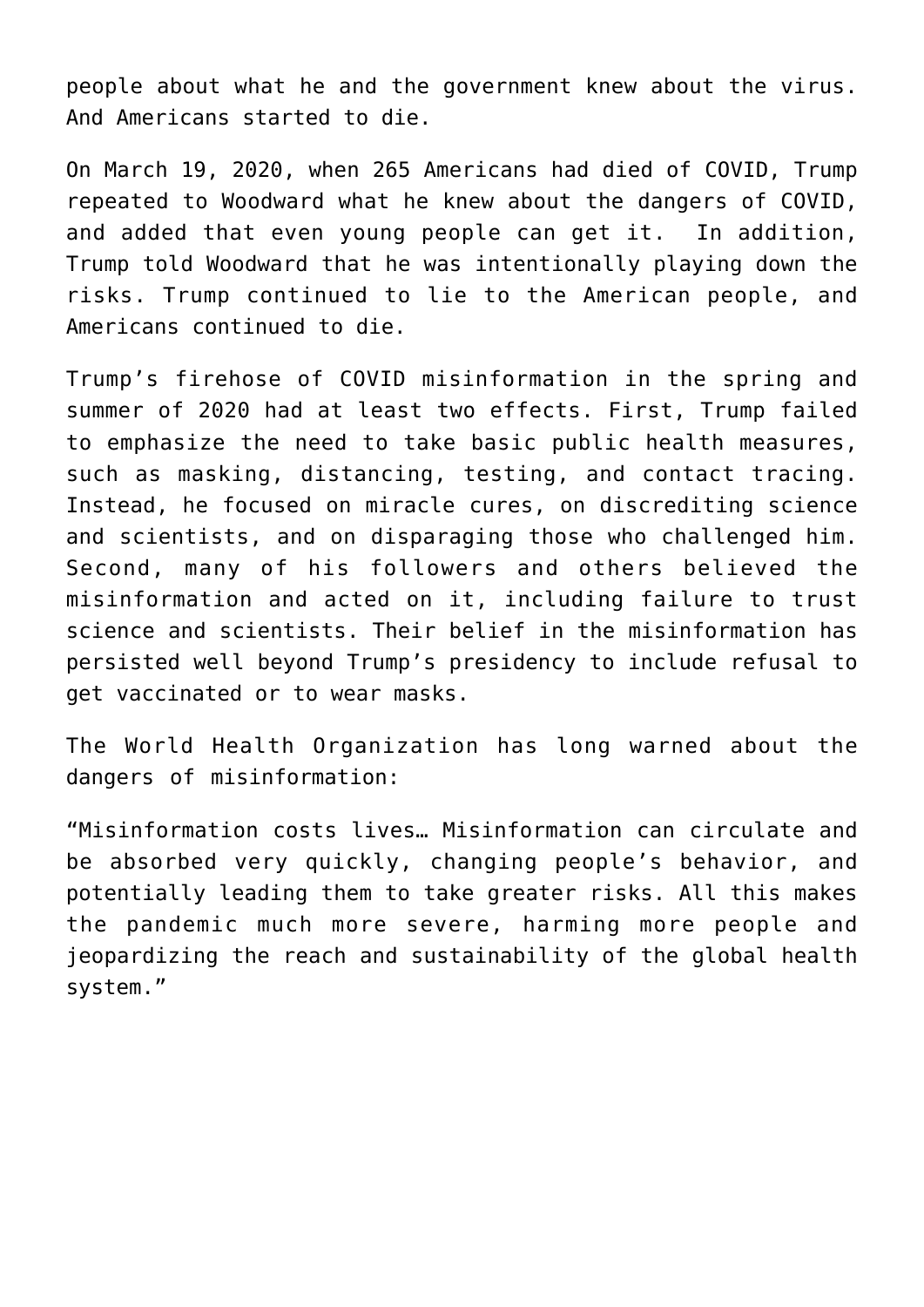## **CORONAVIRUS MISINFORMATION:** Quantifying sources and themes in the COVID-19 'infodemic'

Sarah Evanega<sup>1,3</sup>, Mark Lynas<sup>1</sup>, Jordan Adams<sup>2</sup>, Karinne Smolenyak<sup>2</sup>



<sup>1</sup> The Cornell Alliance for Science, Department of Global Development, Cornell University, Ithaca, NY

<sup>1</sup> Cision Global Insights, Ann Arbor, MI

<sup>43</sup> Corresponding author: snd2@cornell.edu







Cornell University's Alliance for Science conducted the first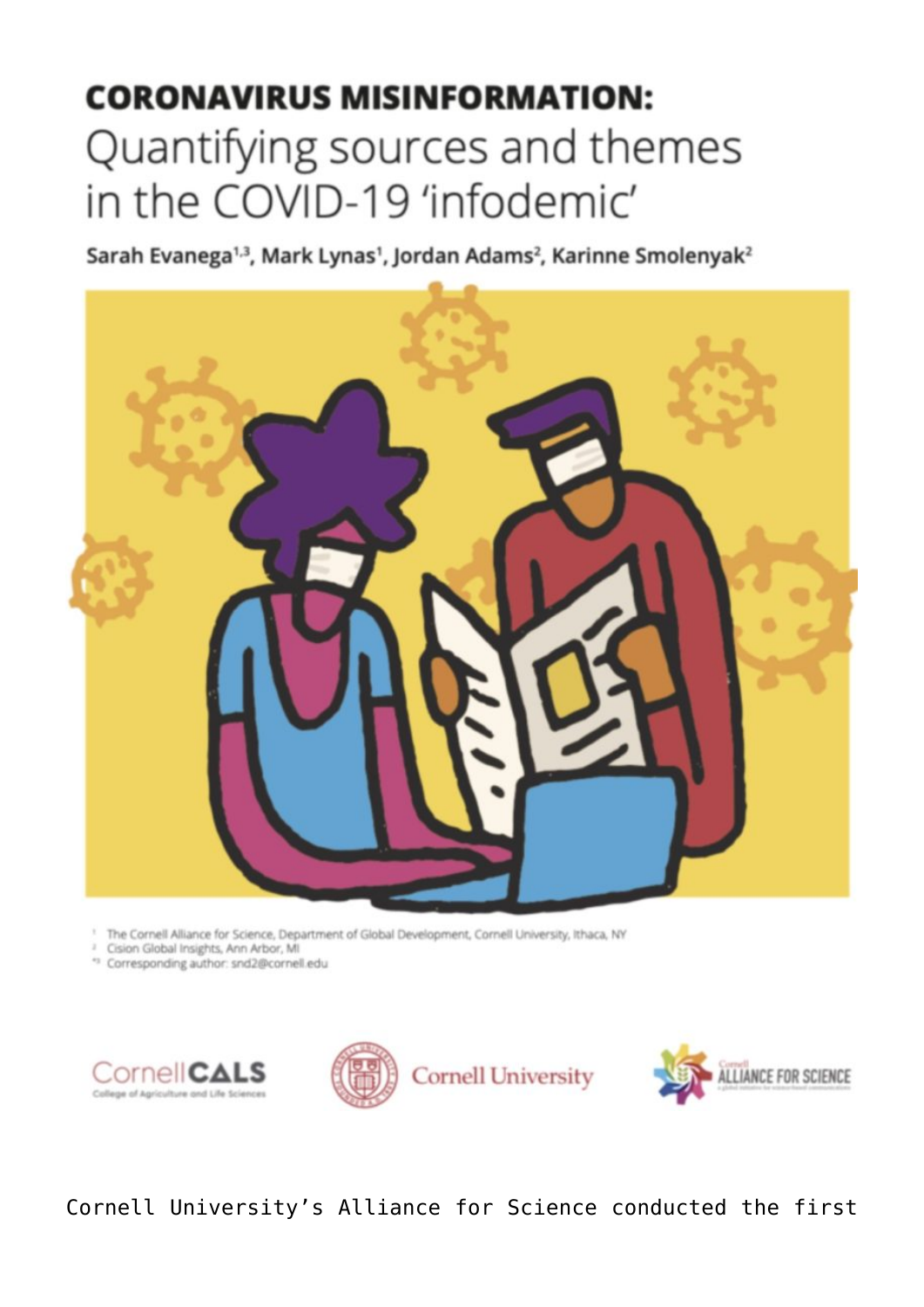[comprehensive study](https://allianceforscience.cornell.edu/wp-content/uploads/2020/09/Evanega-et-al-Coronavirus-misinformationFINAL.pdf) of COVID misinformation. It reviewed more than one million articles with COVID misinformation published in the first six months of the pandemic. It found that Trump was directly quoted in 37 percent of all instances of misinformation. But when the researchers included Trump misinformation that was retold by others, they concluded that he was responsible for fully 50 percent of all misinformation statements about COVID.

The study [concluded](https://allianceforscience.cornell.edu/wp-content/uploads/2020/09/Evanega-et-al-Coronavirus-misinformationFINAL.pdf.) that Donald Trump was "likely the largest driver of the COVID-19 misinformation 'infodemic.'"

It further [noted](https://allianceforscience.cornell.edu/wp-content/uploads/2020/09/Evanega-et-al-Coronavirus-misinformationFINAL.pdf.) that,

"These findings are of significant concern because if people are misled by unscientific and unsubstantiated claims about the disease, they may attempt harmful cures or be less likely to observe official guidance and thus risk spreading the virus."

We saw just this phenomenon play out in the summer of 2020.

And in all that time, Woodward said nothing.

Then, on August 14, Woodward finally said something. With the launch of his book *[Rage](https://www.amazon.com/Rage-Bob-Woodward/dp/198213173X/)*, Woodward released recordings that revealed what Trump had told him. By then 167,000 Americans had died of COVID; more than one thousand Americans died that day alone. And pandemic response had become thoroughly – and seemingly irreversibly – politicized.

In *Rage* Woodward [asks](https://www.commpro.biz/about:blank), "Who was responsible for the failure to warn the American public of the pending pandemic?"

Woodward is right to ask the question. And he should look in the mirror.

From both a moral and ethical perspective, I believe that Woodward shares some culpability here. He knew when the death rate was low that Trump was privately acknowledging the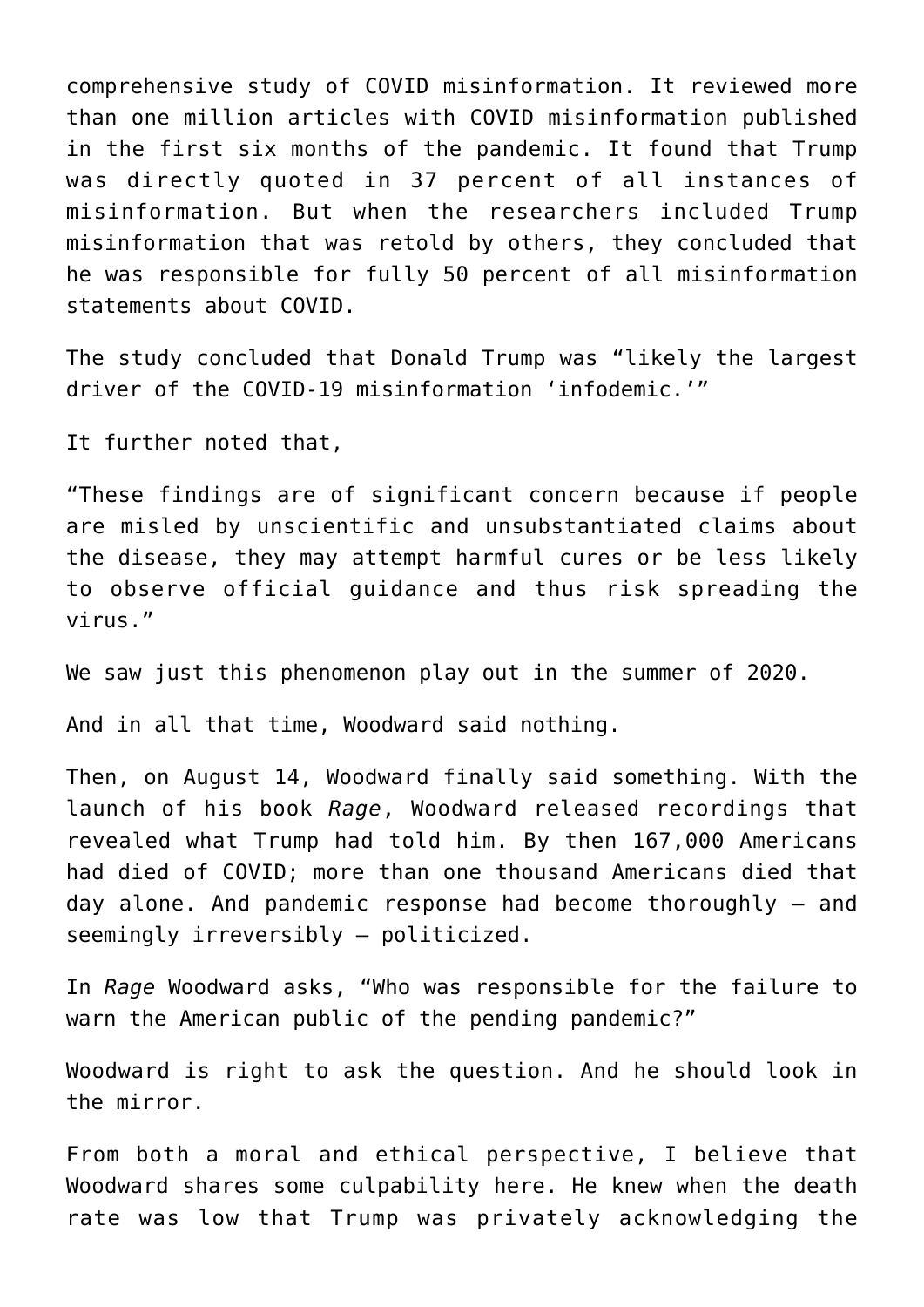severity of the virus and its form of transmission, but publicly saying the opposite. In doing so, the president was putting American lives at risk. But even as the death rate soared, Woodward kept silent until the release of his book in mid-August.

When does the duty to warn overtake the journalistic convention of storytelling? Or the commercial possibilities of a best-selling book? Before any fatalities? At 256 fatalities, as in mid-March? At 167,000 fatalities, when he launched his book?

## **The Fraud About Election Fraud**

One of the surprises in the January 6 Committee hearings is that then-Attorney General Bill Barr, who for 22 months had been sycophant-in-chief for Trump, eventually told truth to power.

After the 2020 election Barr told Trump that the Department of Justice had investigated all the claims of voter fraud and concluded that there was none. To his credit, on December 1, 2020 Barr told the [Associated Press](https://apnews.com/article/barr-no-widespread-election-fraud-b1f1488796c9a98c4b1a9061a6c7f49d) that,

"Justice Department has uncovered no evidence of widespread voter fraud that could change the outcome of the 2020 election."

This led to an immediate denunciation from Trump attorney Rudy Giulliani. And, as Barr later [recounted](https://www.theatlantic.com/politics/archive/2021/06/william-barrs-trump-administration-attorney-general/619298/) to ABC News reporter Jonathan Karl, this was the beginning of the end of Barr's relationship with Trump. The president felt personally betrayed by his attorney general. At a later White House meeting, according to Karl's reporting,

"The president, livid, responded by referring to himself in the third person: 'You must hate Trump. You must hate Trump.'"

Barr [testified](https://www.npr.org/2022/06/13/1104690690/heres-every-word-of-the-second-jan-6-committee-hearing-on-its-investigation) to the committee: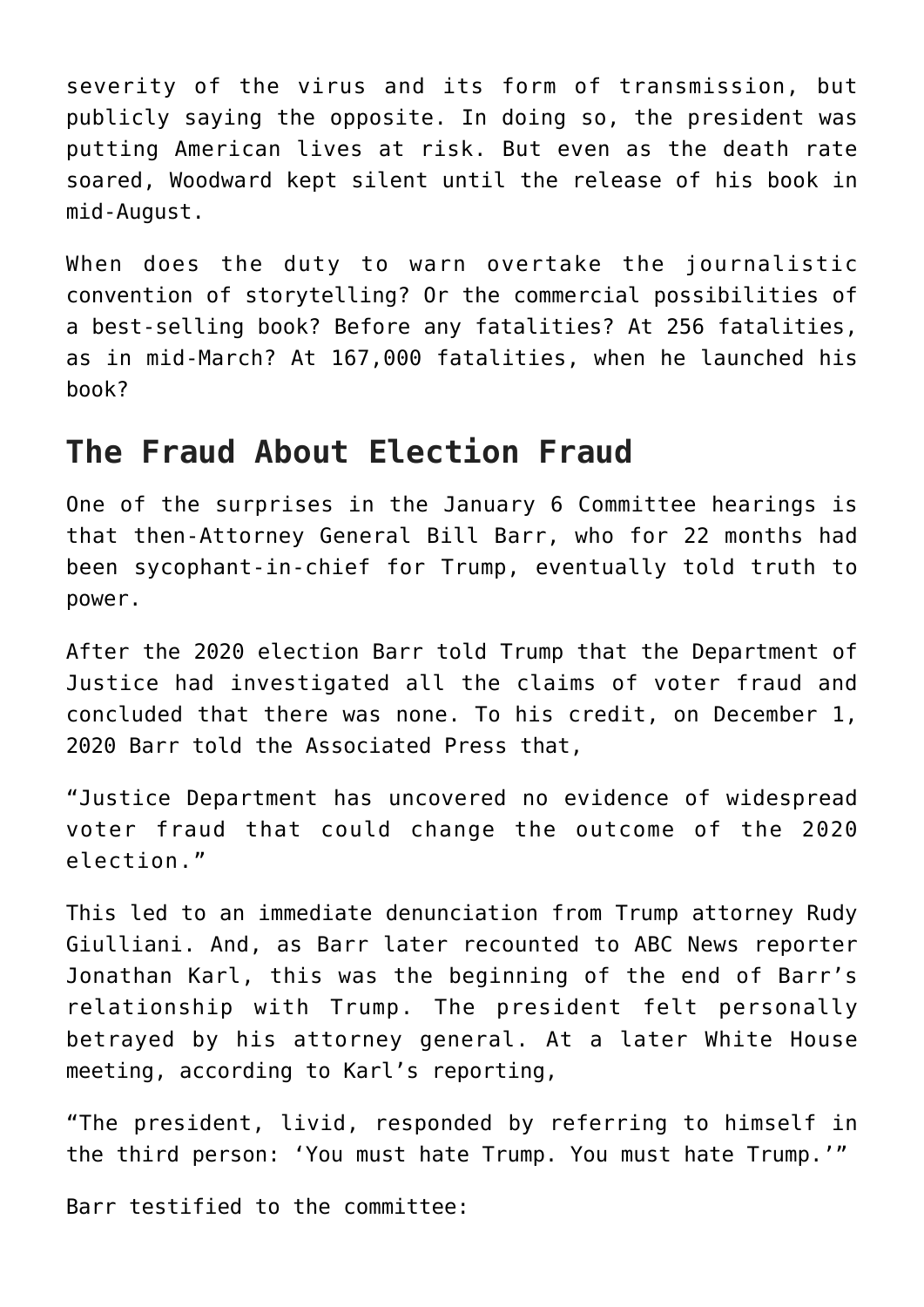"I made it clear I did not agree with the idea of saying the election was stolen and putting out this stuff, which I told the president was bullshit. And, you know, I didn't want to be a part of it. And that's one of the reasons that went into me deciding to leave when I did."



But Barr is no hero. His resignation [letter](https://s3.documentcloud.org/documents/20424018/attorney-general-william-barr-resignation-letter.pdf) began by noting how important it is for all levels of government

"to do all we can to assure the integrity of elections and promote public confidence in their outcome."

This opening sounds as if Barr was about to tell truth to power again. But he didn't. Instead of using the letter to address the issues of actual election integrity and voter confidence, he reverted to obsequious praise. He commended the president for his "unprecedented achievements," especially "in the face of relentless implacable resistance."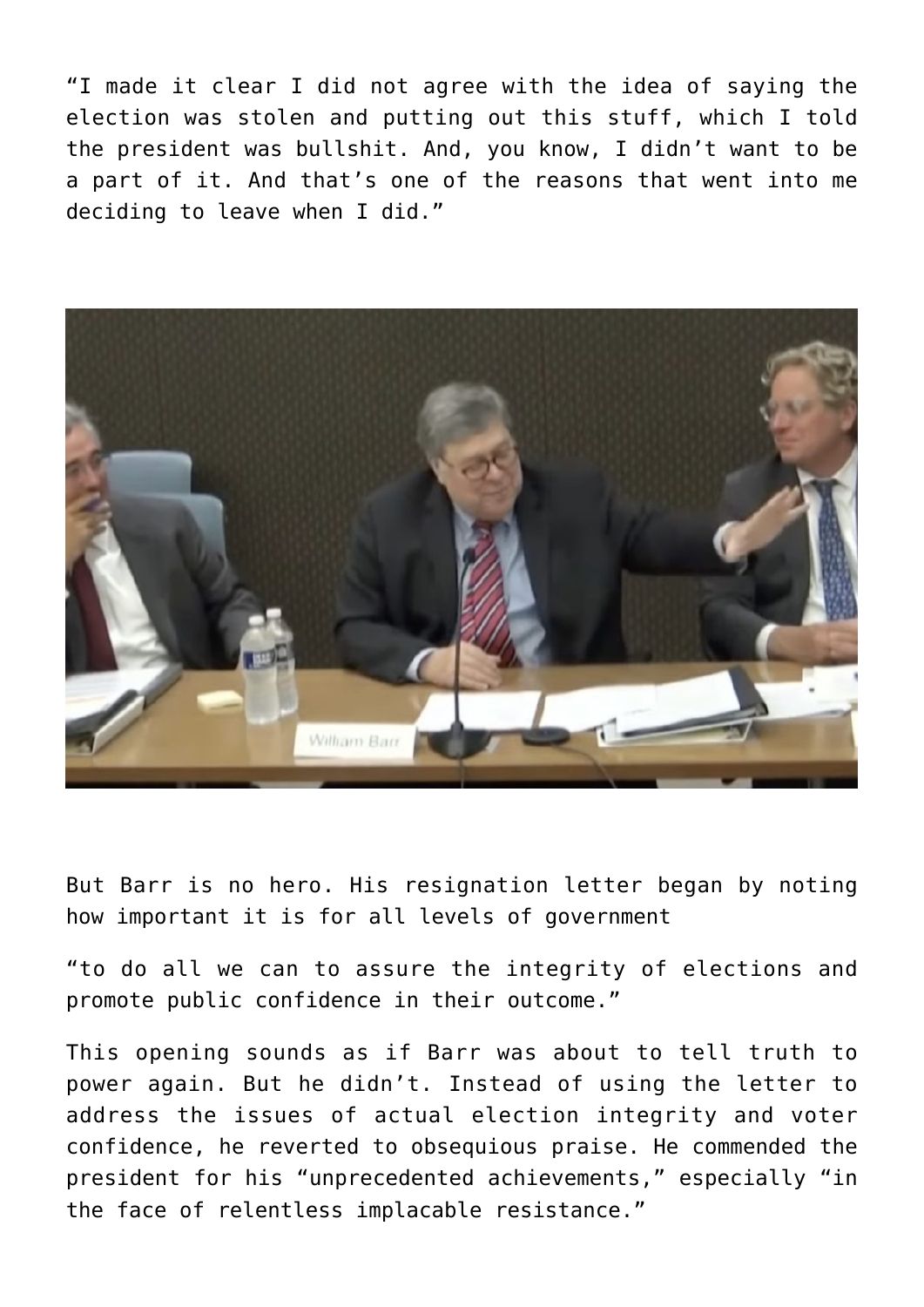Trump read the letter in Barr's presence, and commented, "It's pretty good."

Barr left government service and said nothing more in public before the January 6 attack.

And it wasn't only Barr. Not one of Trump's former inner circle – who knew that Trump's election fraud misinformation was delusional, dishonest, and dangerous – spoke up.

And in the month following Barr's resignation, Trump's "Stop the Steal" became the rallying cry for supporters to come to Washington for a "wild" day. And it became his supporters' justification for attacking the Capitol, engaging in what Capitol Police officer Caroline Edwards [described](https://apnews.com/article/capitol-siege-government-and-politics-riots-d690e70ac850d8652b82c0c3e2fba5bf) as hours of "hand-to-hand combat" that left several police and Trump supporters dead, and many with physical and other injuries.

And "Stop the Steal" became the justification for those attacking the Capitol to publicly call for the assassination of Vice President Mike Pence and members of congress, including Speaker Nancy Pelosi. The call to "Hang Mike Pence" was not only inspired by Trump. When Trump was told about it, he [replied,](https://www.npr.org/2022/06/10/1104156949/jan-6-committee-hearing-transcript) "maybe our supporters have the right idea. Mike Pence deserves it."

Barr eventually spoke at length with ABC News reporter Jonathan Karl, whose *[Atlantic](https://www.theatlantic.com/politics/archive/2021/06/william-barrs-trump-administration-attorney-general/619298/)* profile was published in June 2021, and whose [book](https://www.amazon.com/Betrayal-Final-Act-Trump-Show/dp/059318632X) *Betrayal: The Final Act of the Trump Show*, was published in November, 2021. And Barr testified privately to the January 6 Committee on June 2, 2022.

We have seen this pattern throughout the Trump presidency. Former confidants, cabinet secretaries, and other senior officials realize the dangerous game the president is playing, and step away. And they eventually get around to sharing what they knew. But long after the damage had been done.

The French philosopher Voltaire warned, "Those who can make us